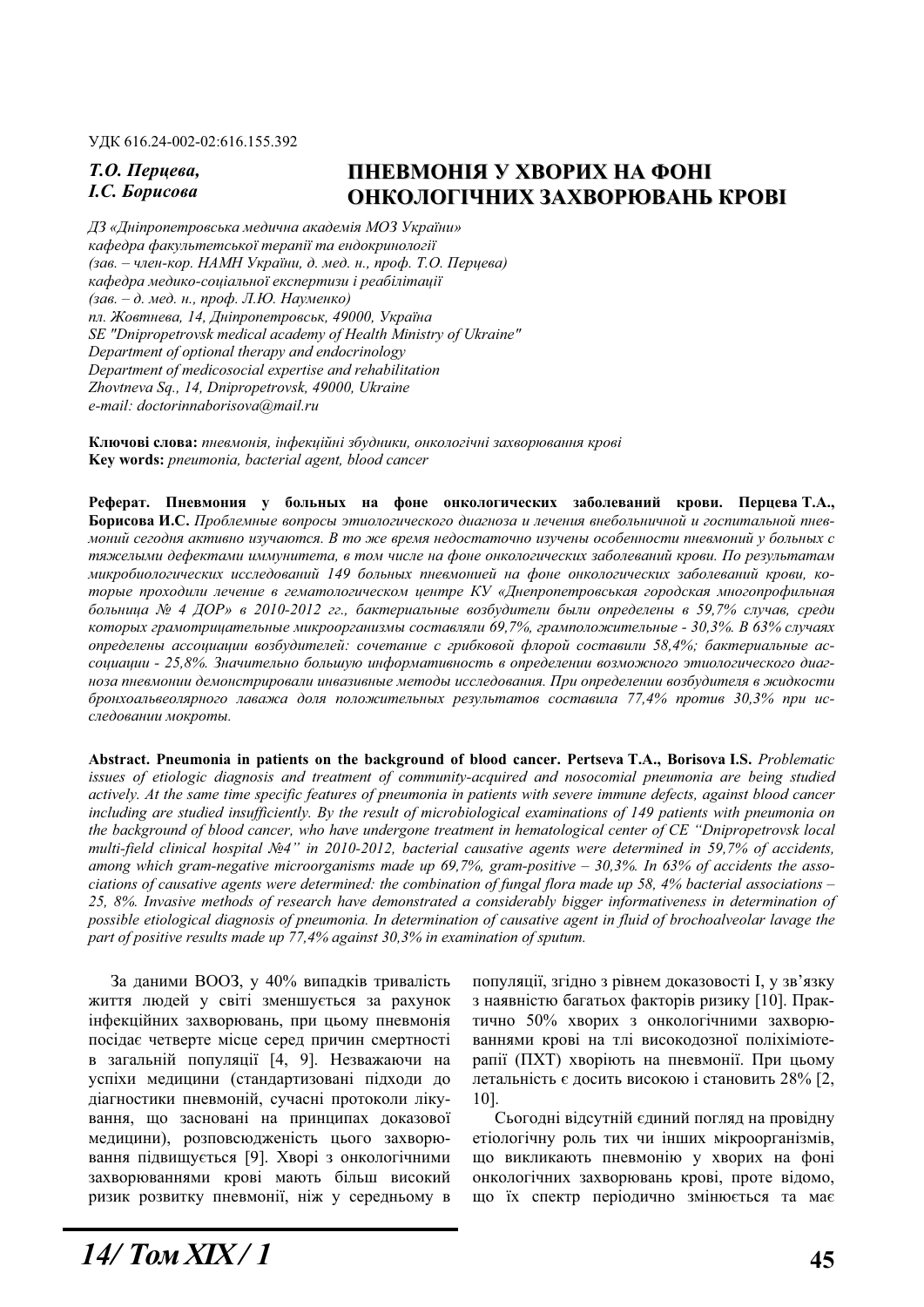особливості в різних країнах і навіть клініках [2, 12]. Проблемні питання етіологічного діагнозу та лікування позагоспітальної і нозокоміальної пневмонії активно вивчаються і широко висвітлені у вітчизняній науковій літературі [3, 5, 7, 8, 9]. У той же час за межами сучасних консенсусів та настанов залишилися такі важливі проблеми, як пневмонії у пацієнтів із тяжкими дефектами імунітету, зокрема на фоні онкологічних захворювань крові [9]. Отже, проблема пневмонії у хворих з онкологічними захворюваннями крові на сьогодні залишається дискусійною та актуальною. На жаль, всі уявлення щодо особливостей етіологічного спектру основних збудників пневмонії у хворих на фоні онкологічних захворювань крові засновані на міжнародному досвіді та дослідженнях, які проведені в зарубіжних країнах [2, 4, 10, 12]. На думку провідних вітчизняних науковців, саме розділи щодо невизначених питань пневмоній у хворих з порушеннями імунітету, зокрема на фоні онкологічних захворювань крові, повинні бути предметом окремого обговорення та додаткових наукових досліджень [5].

Мета роботи: визначити основні інфекційні збудники пневмоній у хворих на фоні онкологічних захворювань крові.

#### **МАТЕРІАЛИ ТА МЕТОДИ ДОСЛІДЖЕНЬ**

Досліджено 149 хворих на пневмонію на фоні онкологічних захворювань крові, які проходили програмне лікування на базі гематологічного центру КЗ «Дніпропетровська міська багатопрофільна клінічна лікарня № 4 ДОР» протягом 2010-2012 рр. Вік хворих становив від 32 до 69 років. Серед досліджуваних - 53 жінки і 96 чоловіків. Діагноз онкологічних захворювань крові було верифіковано відповідно до загальноприйнях клінічних та морфологічних критеріїв [9]. Діагноз пневмонії було верифіковано відповідно до Наказу МОЗ України №128 від 19.03.2007 p. [6].

Матеріалом для ідентифікації збудників пневмонії були: мокротиння, отримане методом індукції мокротиння, та рідина бронхоальвеолярного лаважа (БАЛ), отримана при фібробронхоскопії (ФБС) [1, 12]. Лаваж виконувався введенням у бронхи під час ФБС підігрітого до 37°С фізіологічного розчину натрію хлориду за допомогою одноразових шприців, 8 порцій по 20 мл. Повертали 40-60% обсягу введеної рідини, яку збирали в стерильну пластикову ємність. Мікробіологічне дослідження мокротиння і БАЛ проводилося шляхом вивчення нативних мазків із визначенням основних морфологічних типів. Проведення якісного мікробіологічного дослідження проводили поетапно на щільних диференціально-поживних середовищах: Блаурока, ЖСА, ЕНДО, Сабуро, кров'яний та шоколадний агари. Виділення анаеробів проводили на збагаченому кров'яному агарі + 0,5 твін-80, в умовах анаеробного культивування в анаеростаті. Ступінь обсіменіння вихілного матеріалу визначався підрахунком кількості колоній (КУО), які виросли з урахуванням ступеня розведення та обсягу засівної дози. Показники 10<sup>4</sup>- 10<sup>5</sup> оцінювали як середній ступінь мікробного обсіменіння, понад  $10^5$  – як високий. Статистична обробка отриманих результатів виконана за допомогою стандартного пакета функцій "MS Excel".

#### РЕЗУЛЬТАТИ ТА ЇХ ОБГОВОРЕННЯ

Розподіл у групі дослідження за нозологічними формами онкологічних захворювань був таким. У 28 (18,8%) хворих групи дослідження пневмонія виникла на фоні гострого лімфобласного лейкозу; у 8 (5,4%) хворих – на фоні гострого промієлоцитарного лейкозу; у 49  $(32,9%)$  хворих - на фоні гострого мієлобласного лейкозу; у 14 (9,4) хворих – на фоні хронічного мієлолейкозу; у 32 (21,5%) хворих – на фоні хронічного лімфолейкозу; у 18 (12,0%) хворих – на фоні інших онкологічних захворювань крові.

Для вирішення поставленої мети в групі дослідження у 56 (37,6%) хворих було проведено дослідження мокротиння методом індукованого мокротиння, у 93 (62,4%) хворих, у зв'язку з досить частою особливістю клінічного перебігу пневмонії – відсутність мокротиння – було проведено дослідження рідини БАЛ, отриманої при ФБС (табл. 1). Всього в групі дослідження патологічні мікроорганізми в діагностично значущій концентрації були визначені у 89 хворих, що становило 59,7%. Як видно з даних таблиці 1, при дослідженні мокротиння патогенні мікроорганізми були визначені лише у 17 хворих, що становило 19,1% від всіх досліджень з ідентифікованими мікроорганізмами та 30,3% від досліджень мокротиння. При дослідженні рідини БАЛ патогенні мікроорганізми були визначені у 72 хворих, що становило 80,9% від усіх досліджень з ідентифікованими мікроорганізмами та 77,4% від досліджень рідини БАЛ.

Таким чином, частка визначених патогенних мікроорганізмів була в 2,5 рази вище при використанні для мікробіологічного дослідження рідини БАЛ, порівняно з використанням мокротиння.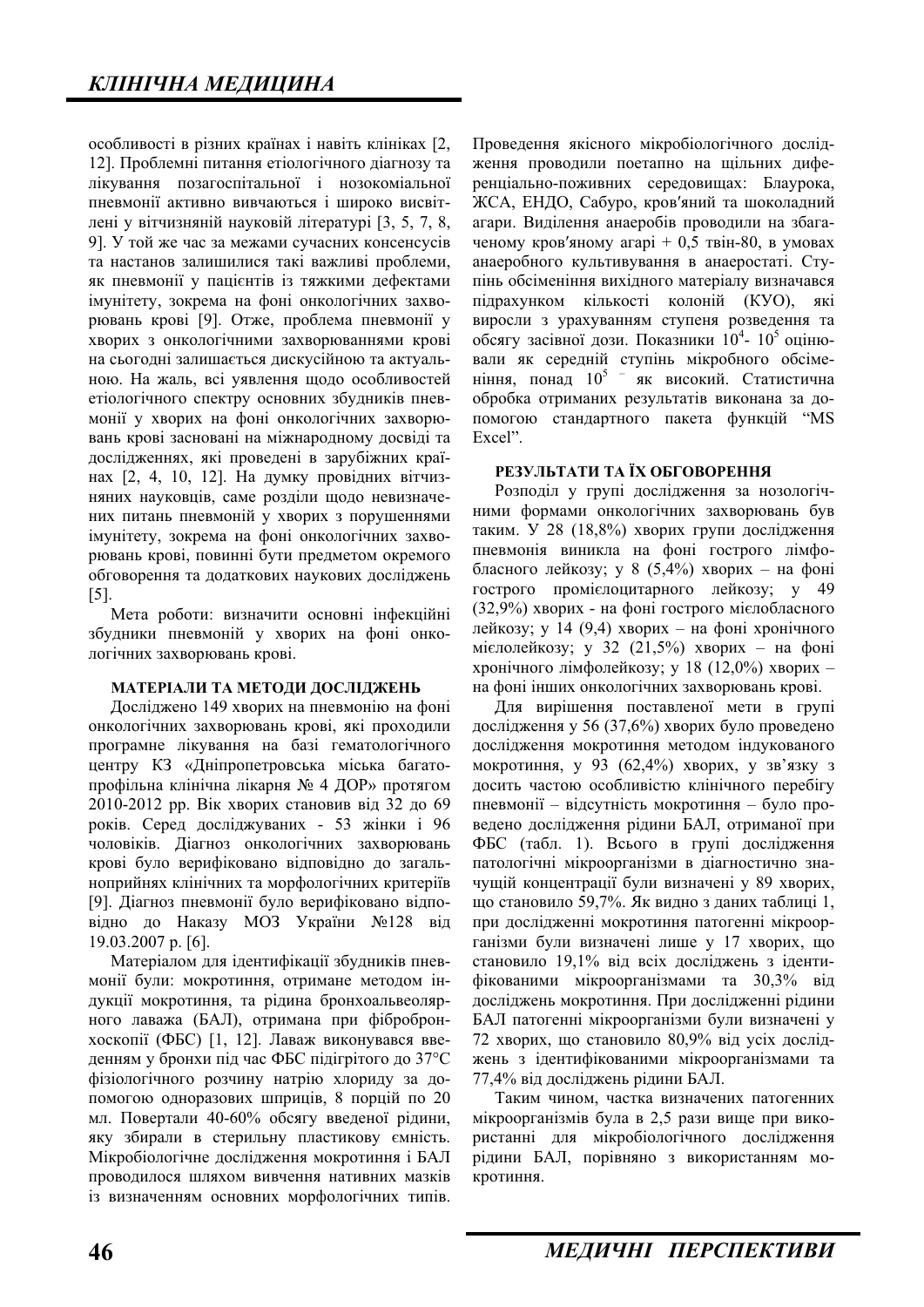| Показники                                                             | Кількість хворих |               |  |
|-----------------------------------------------------------------------|------------------|---------------|--|
|                                                                       | n                | $\frac{0}{0}$ |  |
| Досліджень на наявність патогенних мікроорганізмів                    | 149              | 100           |  |
| Досліджень з ідентифікованими патогенними мікроорганізмами            | 89               | 59,7          |  |
| Досліджень мокротиння                                                 | 56               | 37,6          |  |
| Досліджень мокротиння з ідентифікованими патогенними мікроорганізмами | 17               | 19,1/30,3     |  |
| Досліджень рідини БАЛ                                                 | 93               | 62,4          |  |
| Досліджень рідини БАЛз ідентифікованими патогенними мікроорганізмами  | 72               | 80,9/77,4     |  |

### Показники ідентифікації патогенних мікроорганізмів у хворих на пневмонію на фоні онкологічних захворювань крові

Незважаючи на використання сучасних та адекватних методів дослідження, у групі дослідження етіологічно не визначеними залишились 40,3% випадків пневмоній.

Показники частоти виділення бактерій у хворих на пневмонію на фоні онкологічних захворювань крові наведені в таблиці 2.

|  | Таблиця 2 |  |  |  |  |  |  |
|--|-----------|--|--|--|--|--|--|
|--|-----------|--|--|--|--|--|--|

#### Частота виділення бактерій у хворих на пневмонію на фоні онкологічних захворювань крові

| Назва збудника           | Кількість |               |  |
|--------------------------|-----------|---------------|--|
|                          | n         | $\frac{0}{0}$ |  |
| Streptococcus pneumoniae | 7         | 7,9           |  |
| Streptococcus pyogenus   | 7         | 7,9           |  |
| Staphilococcus aureus    | 8         | 8,9           |  |
| Pseudomonas aeroginosa   | 11        | 12,3          |  |
| Hemophilla influenzae    | 6         | 6,7           |  |
| Escherichia coli         | 7         | 7,9           |  |
| Proteus spp.             | 8         | 8,9           |  |
| Enterobacter spp.        | 7         | 7,9           |  |
| <b>ГННФБ</b>             | 7         | 7,9           |  |
| Klebsiela pneumoniae     | 4         | 4,5           |  |
| Інші збудники            | 17        | 19,2          |  |
| Всього                   | 89        | 100           |  |

За результатами мікробіологічних досліджень хворих на пневмонію на фоні онкологічних захворювань крові грамнегативні мікроорганізми були визначені у 62 хворих, що становило 69,7%. Грампозитивні мікроорганізми були визначені у 27 хворих, що становило  $30,3\%$ . У 56 (62,9%) хворих групи дослідження визначені асоціації збудників. Серед них поєднання з грибковими патогенами було визначено у 52 (58,4%) хворих, бактеріальні асоціації визначені у 23 (25,8%) хворих. Основними представниками грибкової флори в асоціаціях були представники роду *Candida spp.*; не рідкими були і представники роду Aspergillus spp., які були визначені у 7  $(7,9%$ ) хворих.

Типові збудники пневмонії, такі як *S. pneu* $m$ oniae, *H.* influenzae, *K. pneumoniae*, **B** *rpyni*  $q$ oслідження були визначені у 17 (19,1%) хворих. Збудники пневмонії, що є провідними серед патогенів нозокоміальної інфекції, такі як Р. *aeroginosa, S. pyogenus, Staphilococcus aureus,*  визначали у 26 (29,2%) хворих. Представники ɪɨɞɢɧɢ *Enterobacteriaceae (E.coli, Proteus vulgaris, Proteus mirabilis, Enterobacter spp.)* ɜɢзначені у 22 (24,7%) хворих. Частка грамнегативних неферментуючих бактерій (ГННФБ) у групі дослідження становила 7 (7,9%) хворих. Частіше ці збудники визначали в асоціаціях з іншими бактеріальним патогенами. Значну частку (12,9%) типових для хворих з порушеннями імунітету збудників пневмонії в групі дослідɠɟɧɧɹ ɫɤɥɚɥɢ *Serratia marcescens, Streptococcus viridans, Shewanella putrefaciens, Stenotrophomonas maltophilia, Acinetobacter sp.*

Пацієнти, які складали групу дослідження, характеризувалися наявністю у них декількох факторів ризику, що впливали як на клінічний перебіг пневмонії, так і на можливість своєчасної діагностики захворювання. Всі досліджувані належали до категорії хворих з порушеннями імунітету, що було зумовлено як основним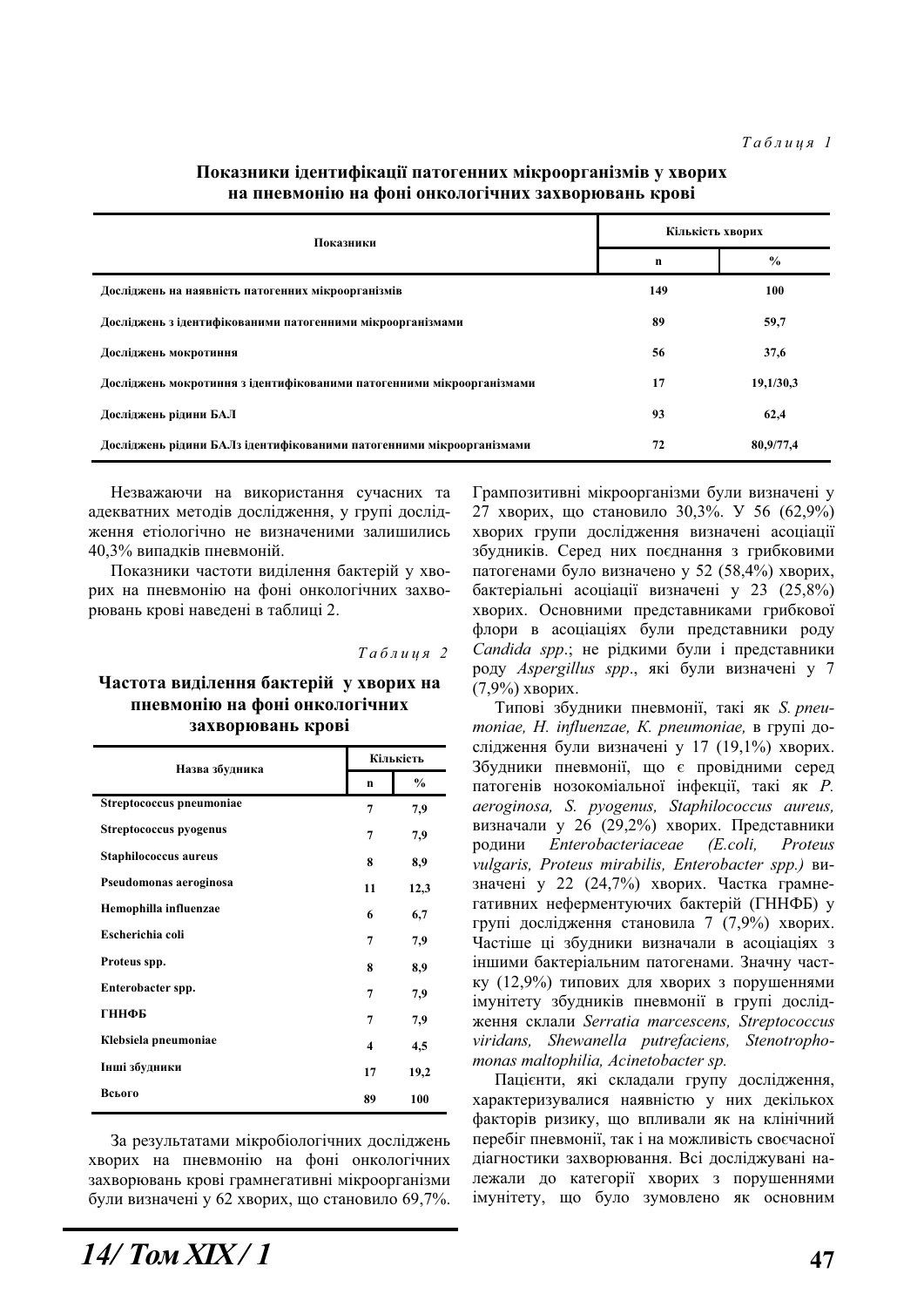онкологічним захворюванням крові, так і несприятливим впливом програмного ПХТ лікування. Більше половини хворих групи дослідження мали нейтропенію, протягом календарного року перебували в стаціонарі від 2 до 5 разів, до початку пневмонії знаходились у відділенні лікарні в середньому 7,4 доби - всі ці фактори сприяли появі у них полірезистентних збудників пневмонії та їх асоціацій. Саме на ці фактори звертають увагу й інші дослідники [8, 13].

Більшість хворих групи дослідження до появи ознак легеневого запалення отримували АБТ у зв'язку з фебрильною нейтропенією або лікуванням інших інфекцій – бронхіту, отиту, гострого респіраторного захворювання, що ставало на заваді визначення у них етіологічного діагнозу пневмонії. Дійсно, у 60 хворих, що становило 40,3% досліджених, визначити патогенні мікроорганізми не було можливо, зважаючи на використання сучасних методів дослідження.

Слід відзначити, що, на думку більшості експертів, фібробронхоскопія не є рутинним діагностичним дослідженням у хворих на негоспітальну пневмонію і необхідність її проведення повинна бути зумовлена клінічною доцільністю для виключення локальної бронхіальної обструкції та отримання матеріалу з нижніх дихальних шляхів при відсутності продуктивного кашлю [5]. За результатами наших досліджень, у хворих на пневмонію з онкологічними захворюваннями крові частка визначення патологічних мікроорганізмів пояснювалася вибором основного матеріалу дослідження. За науковими дослідженнями останніх років, інформативність БАЛ, порівняно з дослідженням мокротиння, є значно вищою [5, 11]. У нашому дослідженні при використанні рідини БАЛ для ідентифікації бактеріального збудника стало можливо визначити в 77,4%. Отримані дані збігаються з даними літератури і можуть пояснюватися такими чинниками: недостатня кількість мокротиння, що є досить частою особливістю клінічного перебігу пневмонії хворих на фоні онкологічних захворювань крові; призначення АБТ до проведення бактеріологічного дослідження у зв'язку з необхідністю лікування фебрильної нейтропенії або інших інфекційних ускладнень; визначення патогенних мікроорганізмів не в діагностично значущій концентрації (носій, контамінація бактеріями ротоглотки або суперінфекція на фоні АБТ) та ін. [6].

Відомо, що при пневмонії результати мікробіологічних досліджень визнають діагностично значущими, якщо в матеріалі, отриманому під

час БАЛ, концентрація потенційного збудника становить  $10^4$  KYO/мл і вище [5]. У той же час науковці, які вивчають проблемні питання пневмонії у хворих на фоні онкологічних захворювань крові, зважаючи на попереднє використанням АБП і імунодефіцитний стан хворого, зумовлений впливом цитостатичної терапії та основним онкологічним захворюванням. вважають діагностично значущою концентрацію потенційного збудника в БАЛ при кількості колоній на  $10^3$  КУО/мл [13].

Аналіз наших даних показує високий відсоток визначення ГННФБ флори у хворих на пневмонії на фоні онкологічних захворювань крові. Серед ɧɢɯ ɜɢɡɧɚɱɟɧɿ ɤɭɥɶɬɭɪɚɥɶɧɨ – *P. aeroginosa, Enterobacter spp. ma Proteus spp.* та інші невизначені ГННФБ. Взагалі, у хворих групи дослідження ГННФБ були ідентифіковані у 33 хворих, що становило 37,1% досліджень. За даними літератури, саме представники цієї флори становлять значну проблему у зв'язку з їх природною та придбаною антибіотикорезистентністю [3].

#### **ВИСНОВКИ**

1. За результатами мікробіологічних досліджень 149 хворих на пневмонію на фоні онкологічних захворювань крові за період 2010-2012 рр. ймовірні бактеріальні збудники захворювання було визначено в 59,7% випадків. Незважаючи на використання сучасних методів дослідження, практично половина випадків пневмоній досліджуваних цієї категорії хворих залишаються етіологічно не визначеними.

2. Значно більшу інформативність у визначенні патогенної флори у хворих на пневмонії демонструють інвазивні методи дослідження. При визначенні збудника в рідині БАЛ частка позитивних результатів становила 77,4% проти 30,3% при дослідження мокротиння.

3. Серед 89 позитивних результатів мікробіологічних досліджень хворих на пневмонію з онкологічними захворюваннями крові провідними були грамнегативні мікроорганізми, що становили 69,7%. Грампозитивні мікроорганізми були визначені в 30,3% досліджень. Асоціації патогенних мікроогранізмів визначені у 63% хворих групи дослідження: з грибковою флорою - 58,4%; асоціації бактерій - 25,8%.

4. Проблеми визначення етіологічного діагнозу, питання щодо оптимізації лікування та прогнозування перебігу пневмонії хворих з онкологічними захворюваннями крові, відповідного факторам ризику, є актуальними та потребують подальших вітчизняних досліджень.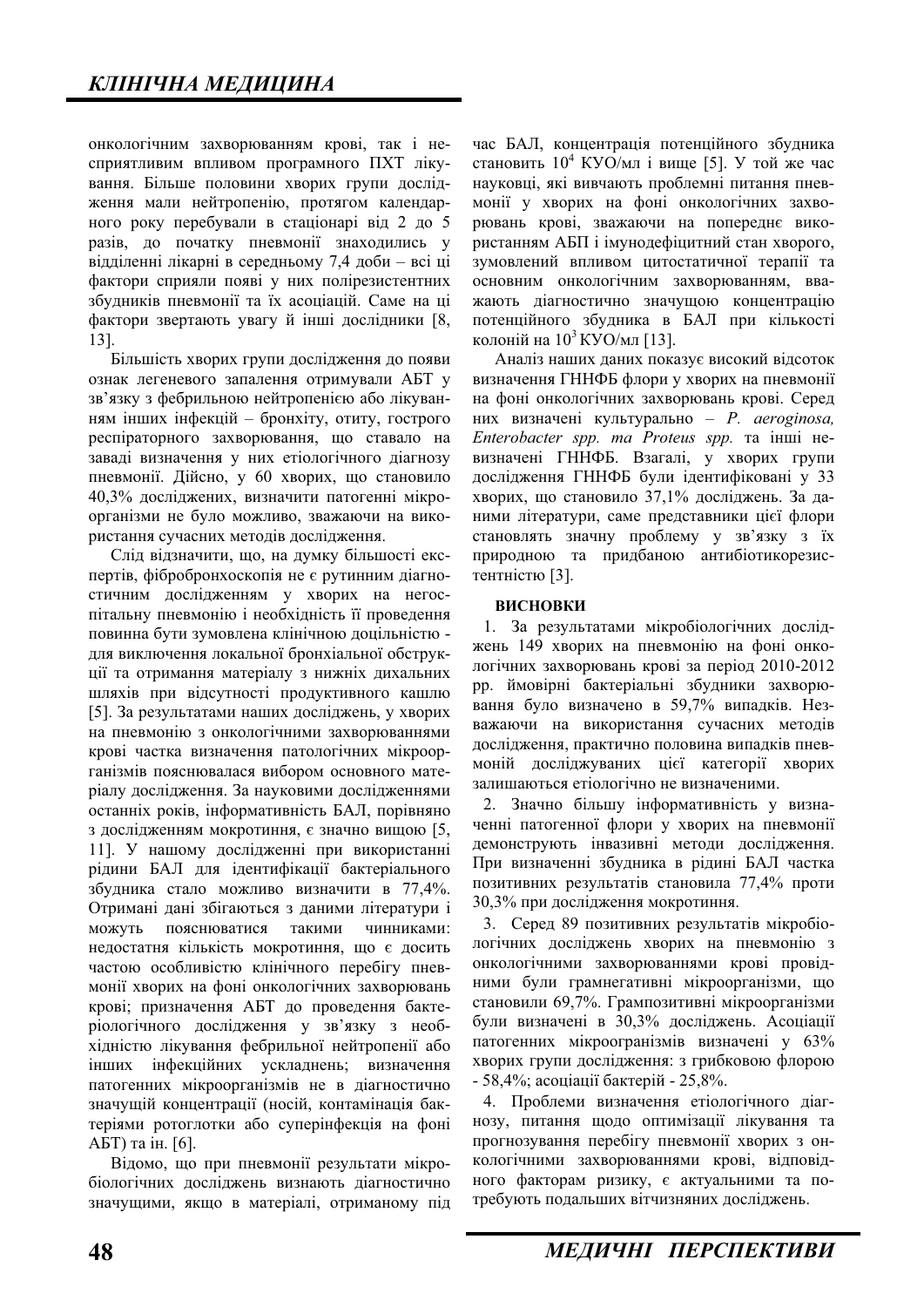# СПИСОК ЛІТЕРАТУРИ

1. Авдеев С.Н., Применение метода индуцированной мокроты для оценки интенсивности воспадения дыхательных путей / С.Н. Авдеев, Э.Х. Анаев, А.Г. Чучалин // Пульмонология. – 2010. – $N_2$  4. – C. 81–87.

2. Галстян Г.М. Легочные осложнения у больных гематологическими заболеваниями / Г.М. Галстян, А.Н. Соколов, В.Г. Савченко // Респираторная медицина. Т.2 / под ред. А.Г. Чучалина. - М.: Гэотармедиа, 2007. – С. 605 – 619.

3. Дзюблик О.Я. Спектр вірусних збудників у хворих на негоспітальну пневмонію / О.Я. Дзюблик, І.В. Дзюблик, Р.Є. Сухін // Укр. пульмонол. журнал. - $2010. - N$ <sub>21.</sub> – C. 27–30.

4. Дзюблик Я.О. Клінічні аспекти антибіотикорезистентності збудників негоспітальних інфекцій дихальних шляхів / О.Я. Дзюблик // Укр. пульмонол. журнал. – 2010. – № 3. – С. 53-56.

5. Значение микробиологических исследований для повышения эффективности профилактики и лечения инфекций у иммунокомпрометированных больных / Т.А. Митюшкина, Н.В. Овечкина, Т.Г. Кац [и др.] // Гематология и трансфузиология. – 2007. – № 4.  $- C. 15-21.$ 

6. Негоспітальна та нозокоміальна (госпітальна) пневмонія у дорослих осіб: етіологія, патогенез, класифікація, діагностика, антибактеріальна терапія (методичні рекомендації) // Наказ МОЗ України «Про затвердження клінічних протоколів надання медичної допомоги за спеціальністю «Пульмонологія» від 19.03.2007 р. № 128, – К.: Велес, 2007. – С. 105-146.

7. Перцева Т.А. Особенности этиологической диагностики и лечения нозокомиальной пневмонии / Т.А. Перцева, Р.А Бонцевич // Мистецтво лікування. –  $2003. - N<sub>2</sub>4. - C. 31-34.$ 

8. Стандарти діагностики та лікування онкологічних хворих: Наказ МОЗ України «Про затвердження протоколів надання медичної допомоги за спеціальністю «Онкологія» від 17.09.2007 р. № 554 із доповненнями згідно Наказу МОЗ України № 645 від 30.07.2010 p.

9. Негоспітальна пневмонія у дорослих осіб: етіологія, патогенез, класифікація, діагностика, антибіотибактеріальна терапія (Проект клінічних настанов) / Ю.І. Фещенко, О.А. Голубовська, К.А. Гончаров, О.Я. Дзюблик // Укр. пульмонол. журнал. - 2012.  $-$  No 4. – C. 5 – 17.

10. Quantitative relationships between circulating leukocytes and infection in patients with acute leukemia/ Bodey [et al.] // Ann. Inter. Med. – 1966. –Vol. 61. – P. 328.

11. Glauser M.P. Management of Infections in Immunocompromised Patients// M.P. Glauser, P.A. Pizzo. – USA W.B. Saunders Com. Ltd, 2000. – 473 p.

12. Nosocomial fungal infections: epidemiology, diagnosis, and treatment Joshua Perlroth Bryan Choif & Brad Spellberg, Division of Infectious Diseases &, Department of Medicine, Harbor-University of California Los Angeles (UCLA) Medical Center and David Geffen School of Medicine at UCLA, California, USA //Medical Mycology June. – 2007. – Vol. 45 – P. 321-346.

13. Shorr A.F. Quality pneumonia care: distinguishing community-acquired from health careassociated pneumonia/ A.F. Shorr, R.C. Owens // Am. J. Health Syst. Pharm. – 2009. – Vol. 66, N 12, Suppl. 4. – P. 8-14.

### **REFERENCES**

1. Avdeev SN, Anaev EKh, Chuchalin AG. [Application of the method of induced sputum for evaluation of intensity of respiratory tract inflammation]. Pul'monologiya. 2010;4:81-87. Russian.

2. Galstyan GM. [Pulmonary complications in patients with hematological diseases]. Respiratornaya meditsina. 2007:605-19. Russian.

3. Dzyublik YaO. [Clinical aspects of resistence of antimicrobial agents of community acquired respiratory tract infections]. Ukraïns'kiy pul'monologichniy zhurnal. 2010;3:53-56. Ukrainian.

4. Mityushkina TA. [Value of microbiological research in increasing effectiveness of prevention and treatment of infections in immunocompromised patients]. Gematologiya i transfuziologiya. 2007;4:15-21. Russian.

5. Feshchenko YuI. [Community acquired pneumonia in adults: etiology, pathogenesis, classification, diagnosis, antibiotic therapy (Project of clinical guidelines)]. Ukraïns'kiy pul'monologichniy zhurnal. 2012;4:5-17. Ukrainian.

6. [Community acquired and nosocomial (hospital) pneumonia in adults: etiology, pathogenesis, classification, diagnosis, antibiotic therapy (guidelines)]. 2007:105-46. Ukrainian.

7. Pertseva TA. [Features of etiological diagnosis and treatment of nosocomial pneumonia]. Mystectvo likuvannja. 2003;4:31-34. Russian.

8. Dzyublik OYa. [The spectrum of viral pathogens in patients with community acquired pneumonia]. Ukraïns'kiy pul'monologichniy zhurnal. 2010;1:27-30. Ukrainian.

9. [Standards for the diagnosis and treatment of cancer patients]. Order of HM of Ukraine «Pro zatverdzhennya protokoliv nadannya medichnoï dopomogi za spetsial'nistyu «Onkologiya» vid 17.09.2007 r. N 554 iz dopovnennyami zgidno Nakazu MOZ Ukraïni N 645 30.07.2010. Ukrainian.

10. Glauser MP. Management of Infections in Immunocompromised Patients. 2000:473.

11. Nosocomial fungal infections: epidemiology, diagnosis, and treatment Joshua Perlroth Bryan Choif & Brad Spellberg, Division of Infectious Diseases &, Department of Medicine, Harbor-University of California Los Angeles (UCLA) Medical Center and David Geffen